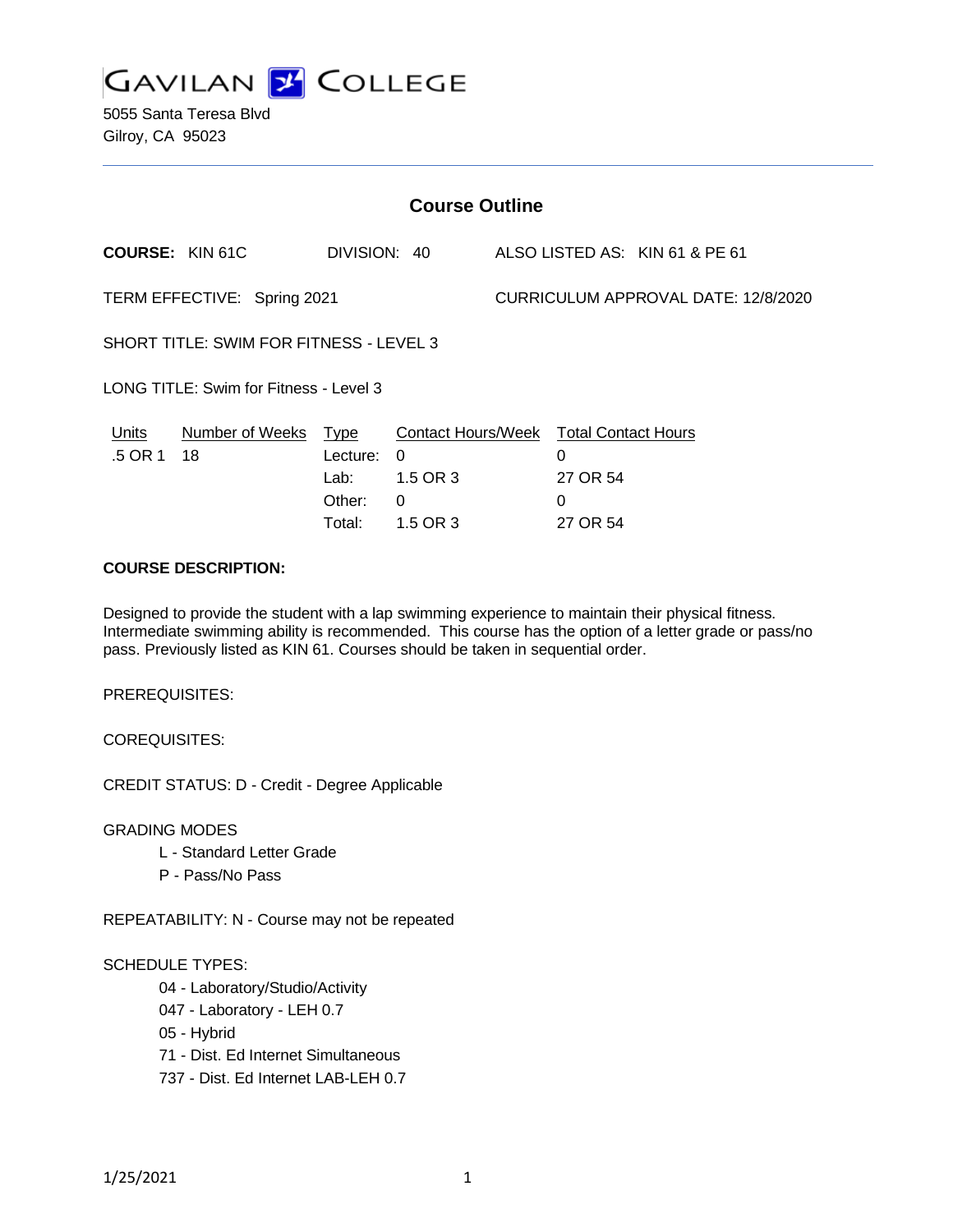# **STUDENT LEARNING OUTCOMES:**

1. Execute the three R's to perform an easy and efficient freestyle distance lap swim.

Measure of assessment: demonstration

Year assessed, or planned year of assessment: 2014

2. Utilize the freestyle a majority of the time and one other stroke to swim nonstop for a period of 60 minutes.

Measure of assessment: performance

Year assessed, or planned year of assessment: 2008

# **CONTENT, STUDENT PERFORMANCE OBJECTIVES, OUT-OF-CLASS ASSIGNMENTS**

Curriculum Approval Date: 12/8/2020

# **DE MODIFICATION ONLY**

### 6.5 - 13 Hours

Content: Course introduction and pre-test to determine fitness level and stroke mechanics, especially the freestyle. This could include a 500 yard freestyle swim for time. Establish individual freestyle skill and fitness goals and begin a lap swimming training program. Discussion on the stroke mechanics for the freestyle, including finding your body line and the alignment of a swimmer's body for an easy and efficient stroke. Completing the one-arm freestyle drill will help strengthen the mechanics for the freestyle stroke.

Student Performance Objectives: Participate in pre-testing assessment. Establish a set of freestyle skill and lap swimming fitness goals. Discuss the mechanics for the freestyle, including what it means to find your body. List the benefits of a properly aligned freestyle stroke. Participate in a variety of workout routines.

### 7.5 - 15 Hours

Content: Continue lap swim fitness program, utilizing the freestyle stroke a majority of the time. Presentation on the three R's required to perform an easy and efficient distance freestyle swim: reach - getting the most out of each stroke, rotation - rolling the body, and relaxation - finding a rhythm.

Student Performance Objectives: Utilize the freestyle stroke during the majority of their workout routines. Discuss the three R's required to perform an easy and efficient distance freestyle swim.

#### 12 - 24 Hours

Content: Continue presentation on the three R's: reach - getting the most out of each stroke, rotation - rolling the body, and relaxation - finding a rhythm. Introduce a variety of freestyle workouts, including the pool open water drills, which could include: closing your eyes and swimming 15 - 20 strokes, water polo drill swimming heads-up freestyle, backstroke recovery drill swimming 5 strokes freestyle then rolling over and swimming 4 strokes backstroke and repeating until reaching the wall, and open wall sets swimming sets of 250 - 500 yards without touching the wall. Post-test to determine improvement in fitness level and stroke mechanics, especially the freestyle.

Student Performance Objectives: Participate in workouts that will allow them to accomplish their established lap swimming goals. Analyze their freestyle stroke mechanics as they apply to the three R's of freestyle distance swimming. Complete the post-testing.

### 2 Hours

Practical final.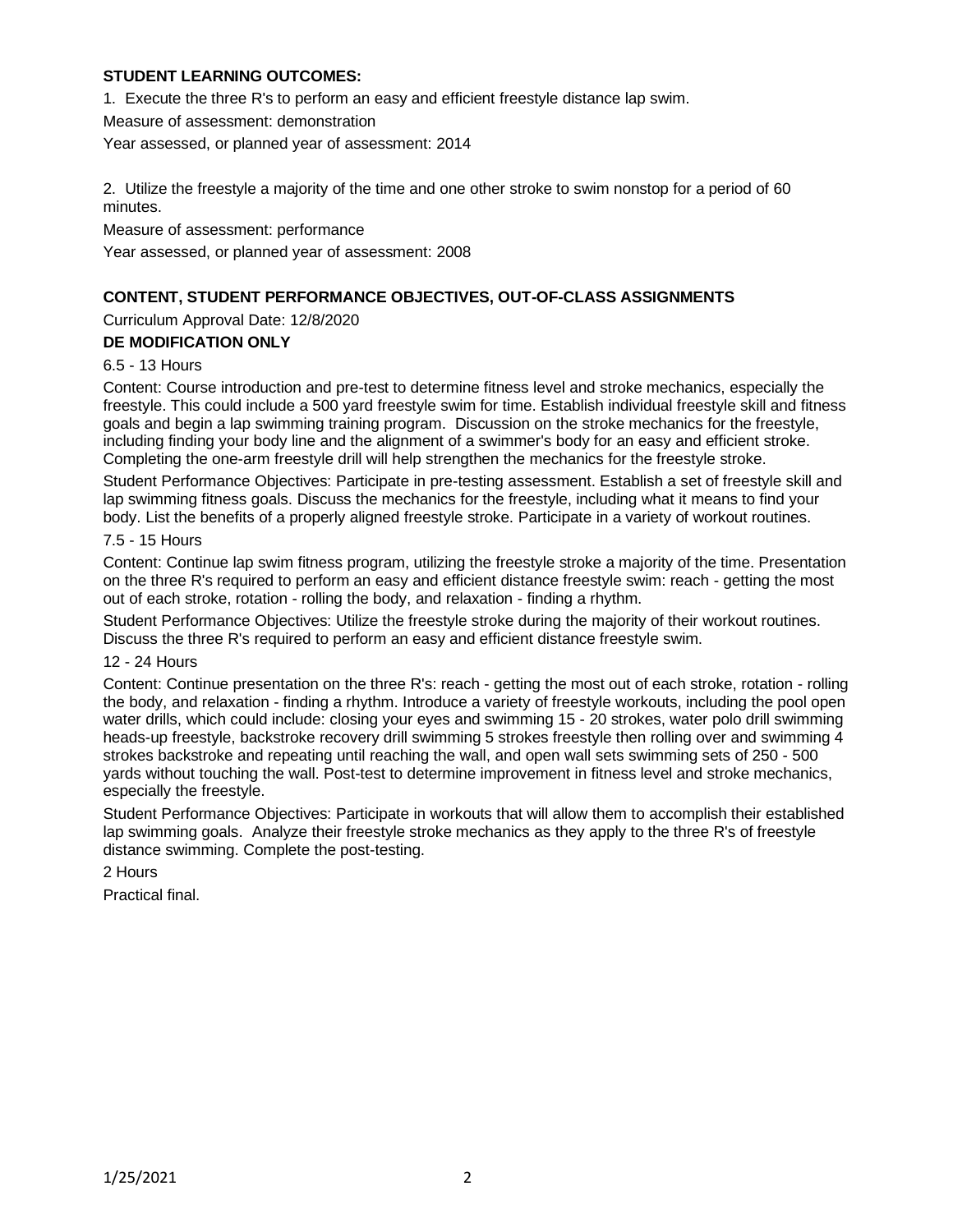# **METHODS OF INSTRUCTION:**

Demonstration, Guided Practice, Peer Teaching

# **METHODS OF EVALUATION:**

Skill demonstrations Percent of total grade: 30.00 % Demonstration Other methods of evaluation Percent of total grade: 70.00 % Class/student participation required. OUT OF CLASS ASSIGNMENTS: Required Outside Hours: Assignment Description: As this is a lab course out of class assignments are not required.

### **REPRESENTATIVE TEXTBOOKS:**

No textbook required.